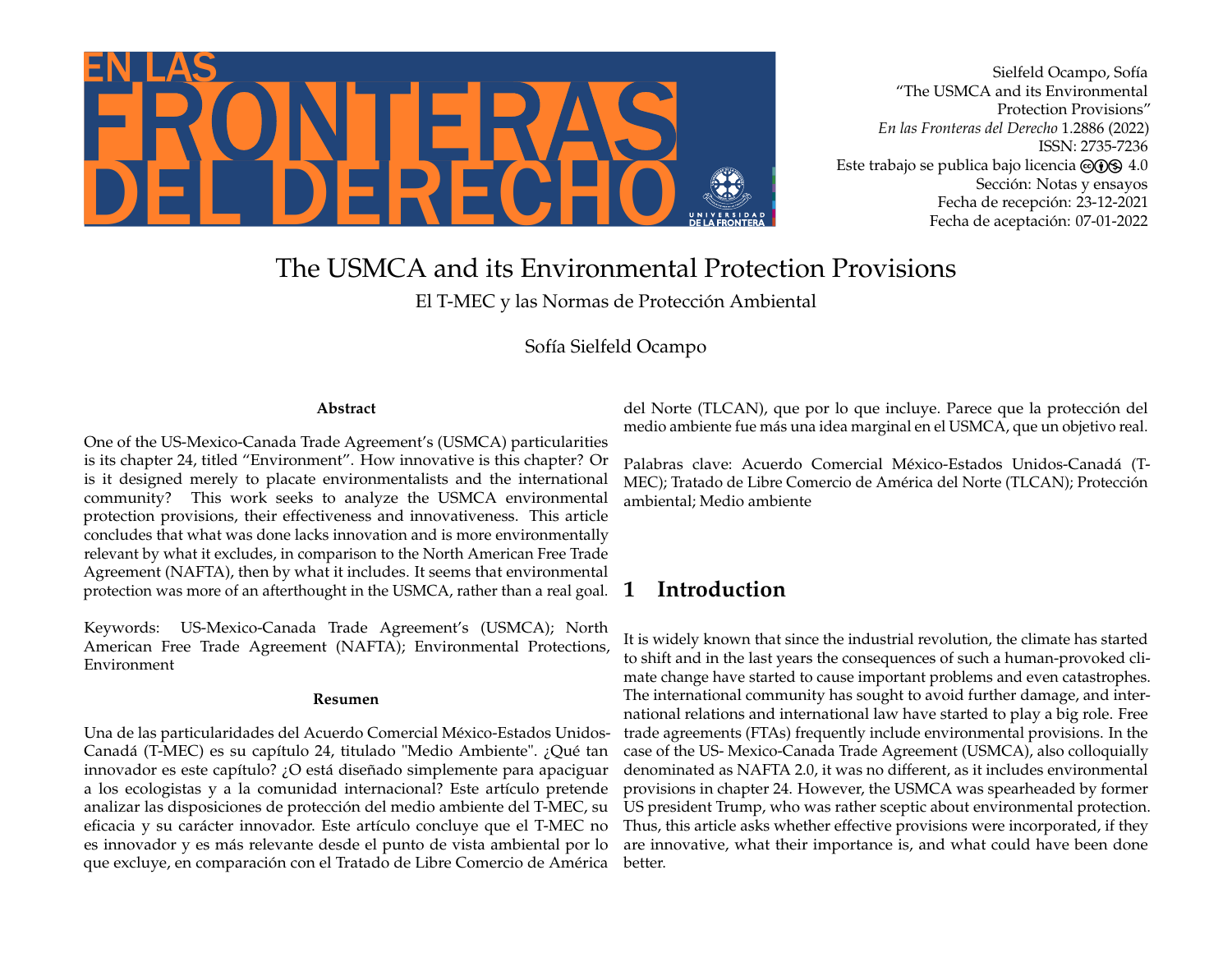#### **2 Background: NAFTA environmental provisions**

The North American Agreement on Environmental Cooperation (NAAEC) was the environmental annex to the North American Free Trade Agreement (NAFTA).

"The NAAEC also created a Commission for Environmental Cooperation ("CEC") consisting of a Council on Environmental Cooperation and a semi-autonomous Secretariat, as well as a Joint Public Advisory Committee (JPAC) with four public members for each Party. The Secretariat also performs a useful function in public outreach and conducts research on such matters as climate change, ecosystems and pollutants, with reports issued on each" (D. Gantz 6).

Even more important than that, parties to the NAAEC had to effectively enforce their internal environmental laws and were responsible to investigate private claims on failure by the parties to comply with environmental laws and provisions. If the investigation showed a party's "persistent pattern of failure ... to effectively enforce its environmental laws", "a process of binding consultation and dispute resolution through an arbitral process" was made available (D. A. Gantz 74; D. Gantz 6).

Environmental arbitration in NAFTA in order to enforce internal environmental law was "not realistically enforceable", because the NAAEC "set no substantive environmental standards other than to call upon each party to create laws" to protect the environment. Thus, nothing prevented "a party from weakening its environmental laws and then neglecting to strongly enforce them" (D. Gantz 6). The NAAEC could not effectively compel state parties to comply with environmental law, but rather sought voluntary compliance, mainly because the agreement of two of the three national representatives on the Commission was required to start and arbitration (D. A. Gantz 74).

## **3 Assessment of USMCA environmental provisions**

Several authors (Tienhaara; Laurens, Dove y Morin; D. Gantz; D. A. Gantz) agree that the USMCA not only includes more provisions, but it also improves on NAFTA environmental provisions. These authors argue that that the

USMCA incorporates 72% more provisions than NAFTA, includes standard ("boilerplate") environmental provisions contained in FTAs since NAFTA, and incorporates more sectorial provisions especially regarding animal trafficking and fishing (Laurens, Dove y Morin 2-6). It is important to add only three USMCA are innovative, that the agreement does not mention climate change or global warning, and it does not include measures in order to promote positive climate policies and investment in renewable energies (D. Gantz 90; Laurens, Dove y Morin).

Despite the high number of environmental provisions and objectives contained in the USMCA, it is easy to see why some authors criticize the agreement, since its coverage of environmental issues is very broad (D. Gantz 90) and may stifle innovation (Laurens, Dove y Morin 9). I would go even further and contend that it demonstrates a lack of regard to important and current environmental issues.

Another important aspect is that the USMCA includes environmental provisions in its main text and not only in an annex (as was the case with NAFTA). This means that USMCA environmental provisions are enforceable by the same mechanism than the rest of the agreement. This seems as progress. However, its effectiveness is questionable: it is not sure if this will really help solve possible disputes, due to precedents of States using certain mechanisms to delay proceedings by failing to appoint panelists under NAFTA, which could also happen under the UMSCA and would be extremely expensive for States (D. Gantz 8).

The USMCA also includes a Commission for Environmental Cooperation (CEC), just like NAFTA. However, as the NAFTA CEC had been "consistently underfunded, it is an open question whether the adoption of" the USMCA "will lead to any real revitalization of cross-border environmental cooperation" (Tienhaara 2). The USMCA administrative structure "will be useful only if the three USMCA parties together make a good faith effort to support the USMCA secretariat and its investigations, both financially and otherwise" (D. Gantz 8).

USMCA Chapter 28 on Good Regulatory Practices has to be carefully observed because it places "significant burdens on regulatory agencies that are, in many cases, already under-resourced" (Tienhaara 2). It also provides "new avenues for corporations to influence regulation" (Tienhaara 3) due to a system that allows a period of unlimited written comments. Lobby industries may overflow the system, as the system provides stakeholders the opportunity to make suggestions for improvement on existing regulations (article 28.14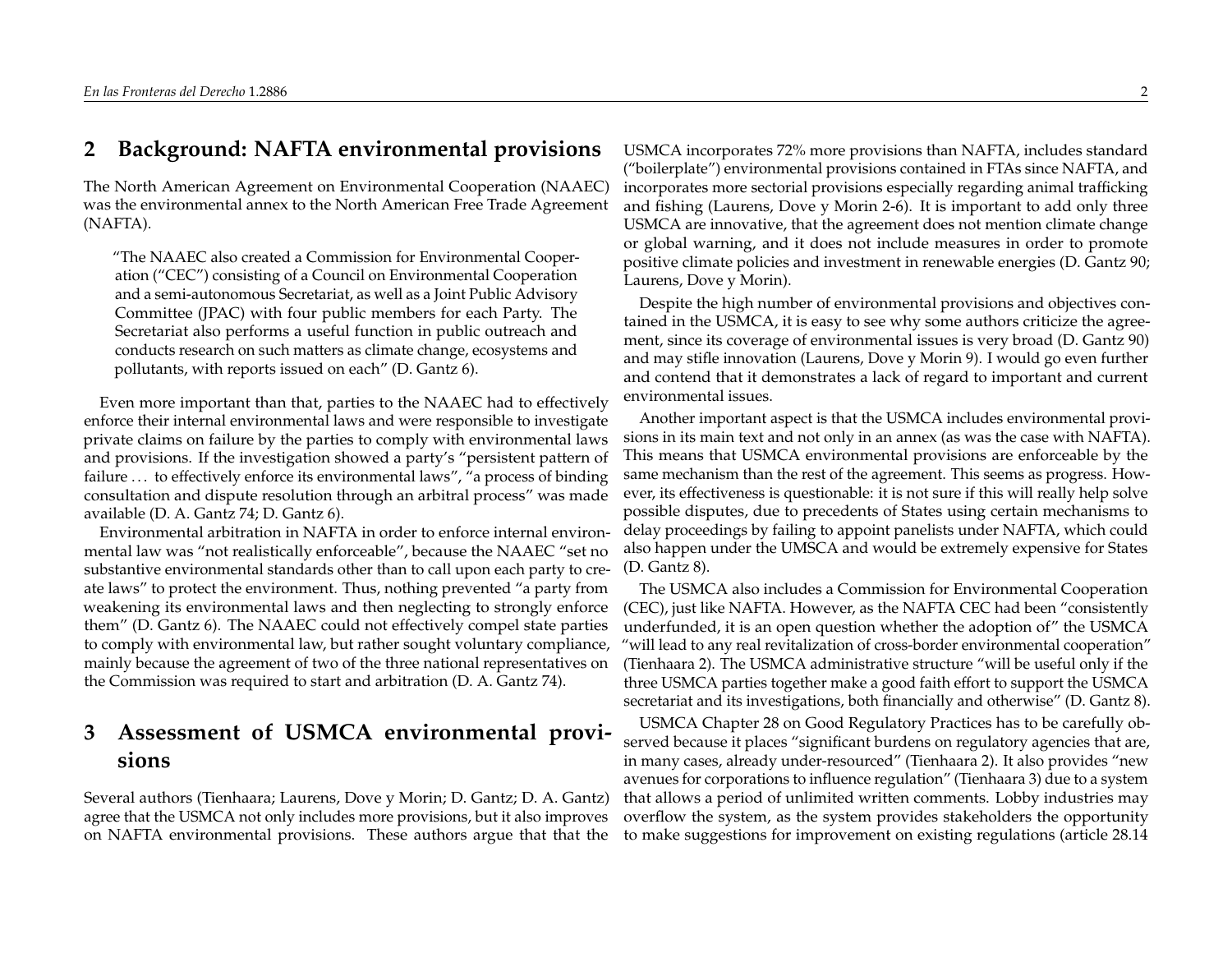USMCA) including recommendations for repeal if a regulation has become more burdensome than necessary to achieve its objective (including with respect to its impact on trade) or relies on incorrect or outdated information.

The Rio Declaration principle 15 states:

"In order to protect the environment, the precautionary approach shall be widely applied by States according to their capabilities. Where there are threats of serious or irreversible damage, lack of full scientific certainty shall be not used as a reason for postponing cost-effective measures to prevent environmental degradation".

Several authors criticize that the USMCA does not include the precautionary principle, as enshrined in the Rio Declaration principle 15. This may lead to a delay of effective action taken by States in order to mitigate environmental hazards due to a lack of full scientific certainty (Laurens, Dove y Morin 14; Tienhaara 3).

Another problem is that the USMCA does not encourage State parties to participate in other multilateral environmental agreements (MEA) (Laurens, Dove y Morin 15)

On a positive note, one of the environmentally most relevant aspects, if not the most relevant issue in the USMCA, is that it does not include the NAFTA energy proportionality provision. That provision required "that Canada exports to the US at least the same proportion of its energy output as it did during the previous three years. This includes 74 percent of the oil and 52 percent of the natural gas that Canada produces. The withdrawal of this rule will make it easier for Canada to meet its mitigation commitments under the Paris Agreement" (Laurens, Dove y Morin 14). The energy proportionality provision was quite harmful for the environment.

NAFTA investor–State dispute settlement (ISDS) was often criticized because it allegedly allowed investors to sue the host State "for violating obligations related to discriminatory, unfair, or arbitrary treatment by the host government. These ISDS provisions have been widely criticized  $(\dots)$  for giving foreign investors the power to sue governments for regulations that are designed to protect people or the environment" (Laurens, Dove y Morin 12). USMCA provisions on ISDS are substantially different:

"ISDS between Canada and the US is completely ruled out (with a three-year sunset period for investors already established in these countries). The Canada-Mexico investment relationship will be governed by the Comprehensive and Progressive Agreement for a Trans Pacific Partnership. With respect to the US and Mexico, investors can only bring claims based on more traditional (e.g. direct expropriation) types of claims and they have to submit them to local courts first. The one exception is for investors with government contracts in certain "covered sectors" (Tienhaara 2).

These changes may help stopping the threat of lawsuits from investors against progressive environmental agendas taken in the host States.

### **4 Conclusions**

The USMCA includes environmental provisions, but they have not excluded criticism. Skepticism refers mostly to the real usefulness of these environmental provisions. In the USMCA, I think it is clear that environmental issues were treated as a sort of afterthought, without an intention of being innovative or addressing current relevant topics such as climate change or global warming. The USMCA lacks innovation and is more environmentally relevant by what it excludes, in comparison to NAFTA, than by what it includes.

Yet, USMCA environmental provisions are, to be sure, better than the NAAEC. One can be cautiously optimistic, hoping the USMCA yields better results than NAFTA (D. A. Gantz 92). Despite this optimism, I believe an important and transcendental issue like complying with environmental law should not rely on good faith only, especially when it involves countries that have had a varied level of commitment with environmental issues, such as Mexico and the US. It is imperative to urge States to keep advancing on environmental protection, and to create effective mechanisms to force States, in case of non-compliance, to respect environmental regulations.

### **About the author**

Sofía Sielfeld Ocampo. Master de Heidelberg Center Latinoamérica.

Sofi.sielfeld@gmail.com 0[0000-0003-0200-2707](https://orcid.org/0000-0003-0200-2707)